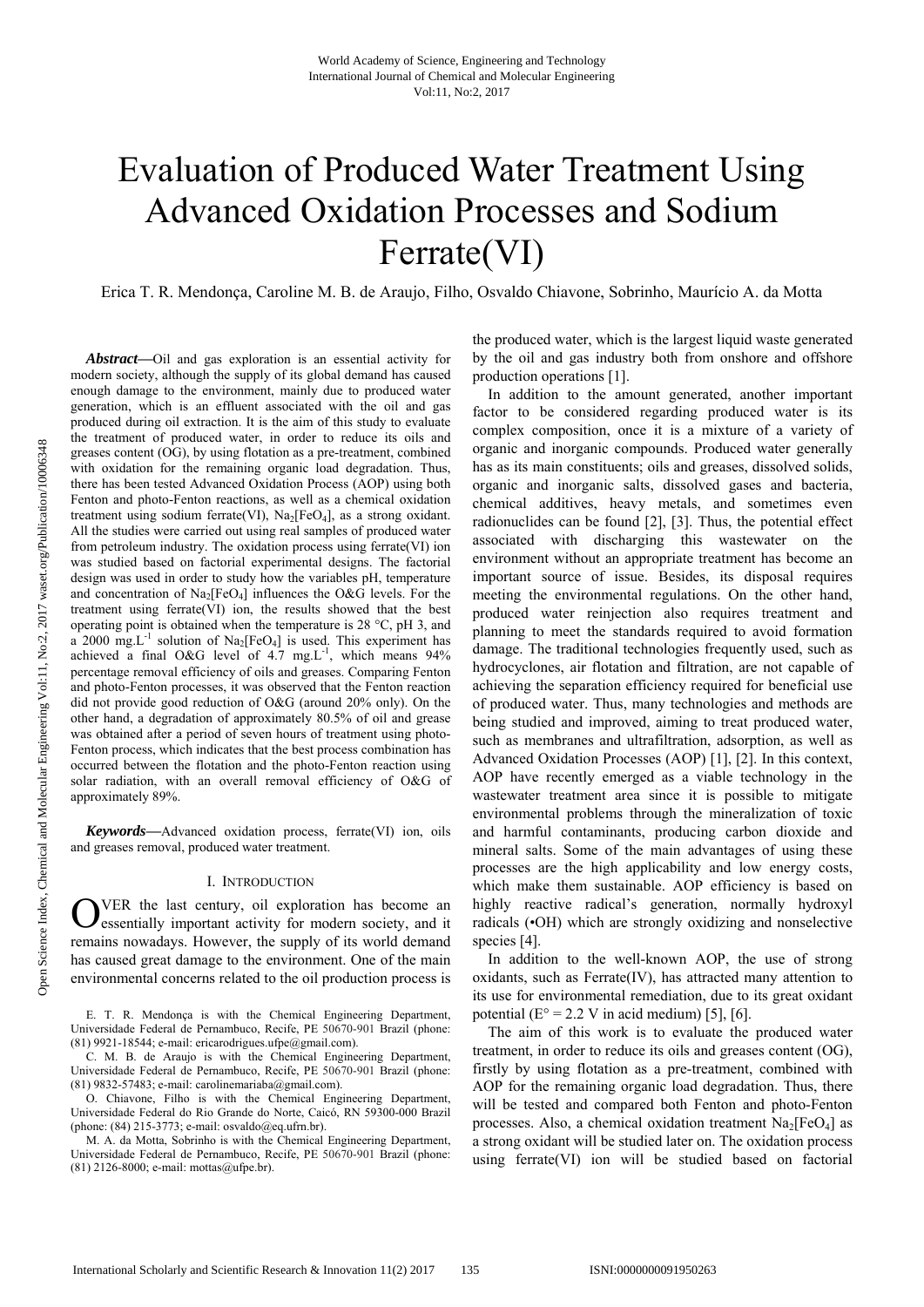experimental designs used in order to evaluate how the variables pH, temperature, and oxidant concentration influence the OG levels.

# II. METHODOLOGY

# *A.Produced Water Characterization*

The produced water used has been collected from a threephase separator from a Petrobras Waste Water Treatment Plant in Brazil. Samples of the collected water were analyzed, in order to obtain some of the physical and chemical properties, which consisted in pH determination, conductivity, turbidity, Total Dissolved Solids (TDS), and Oils and OG. In addition, the cations  $Ca^{+2}$ ,  $Mg^{+2}$ ,  $Na^{+}$ ,  $K^{+}$ , and  $Fe^{+2}$  have been quantified, as well as the anions chlorides, sulfides, sulfates, carbonates, bicarbonates and nitrites. All methods used to determine these parameters were followed according to the Standard Methods for the Examination of Water and Wastewater [7]. The main parameter used for the evaluation of the treatments efficiency was the OG.

#### *B.Pre-Treatment Using Flotation*

All the batch flotation test has been performed at 28 °C by adding 300 mL of produced water to a beaker, under a constant aeration of  $1.76$  L.h<sup>-1</sup>, for 2.5 hours, under a 1050 rpm constant stirring. A magnetic stirrer with heating plate was responsible for shaking the sample during flotation, as shown in Fig. 1.



Fig. 1 Experimental set-up of the flotation process used to treat produced water

# *C.Fenton-Like and Photo Fenton-Like Using Solar Radiation*

The Fenton-like reaction was used aiming to reduce the OG levels of the produced water once a high concentration of iron was verified after the water characterization. An  $H_2O_2$ concentration of  $0.5 \text{ mmol.L}^{-1}$  was used at this stage. Thus, 700 mL of the produced water sample was acidified using  $H<sub>2</sub>SO<sub>4</sub>$  until the pH was equal to 3. Then, 100 mL of the sample was placed in seven Erlenmeyer flasks each, adding  $H<sub>2</sub>O<sub>2</sub>$  to each one of these systems. After one-hour intervals, the inhibitor solution (0.1 M NaOH, 0.1 M KI, and 0.1 M  $Na<sub>2</sub>SO<sub>3</sub>$ ) was added to each of the systems in order to stop the Fenton reaction.

The samples were filtered for the precipitated iron removal, and then taken for final OG analysis. Therefore, the OG degradation was monitored up to seven hours of treatment, in one-hour intervals. The same experimental procedure was then repeated. In order to test the effect of adding iron to the system, the same procedure was performed, however, by adding 0.4 mM of  $Fe<sup>+2</sup>$  to each of the erlenmeyers, using  $FeSO<sub>4</sub>$ .7H<sub>2</sub>O.

Regarding the photo Fenton-like process using solar radiation, a concentration of 160 mM  $H_2O_2$  was used, and no iron source was needed. The reaction system consisted of using Petri dishes exposed to the sun for a period of up to 7 hours, containing 30 mL of produced water with pH equal to 3. The produced water acidification process was also performed using H2SO4*.* 

# *D. Ferrate(VI) Ion*

All  $Na<sub>2</sub>FeO<sub>4</sub>$  solutions used in this research were prepared at the time of their use to avoid ferrate decomposition. In this case, the method used for the sodium ferrate synthesis was wet oxidation. Nevertheless, the washing and purification steps were not performed in order to minimize the production costs. The source of  $Fe^{+3}$  was a commercial ferric chloride (FeCl<sub>3</sub>) solution at 41% w/w. On the other hand, the sodium hypochlorite (NaClO) used was an alkaline solution (3/4 of sodium hypochlorite at  $10\%$  w/w and  $\frac{1}{4}$  of caustic soda at 50% w/w) supplied by the company Beraca Sabará Chemicals and Ingredients S/A.

Due to the high organic load of the working effluent and also to the recalcitrance of the pollutants, the oxidant manufacturer's indicated working with a sodium ferrate concentration range between 1000 and 2000 mg. $L^{-1}$ .

The performance of ferrate(VI) as an oxidant is influenced by several factors, such as the pH of the medium, the oxidant solution's concentration, as well as the temperature of the process. To investigate the effects of these variables and to optimize the process, a  $2<sup>3</sup>$  factorial experimental design was performed in duplicate, each one with two replicates at the central point. These variables were considered as the input variables, and the response variable was the final OG level of the treated produced water. Table I shows the factors and levels of the factorial experimental design studied.

TABLE I FACTORIAL DESIGN LEVELS FOR THE OXIDATION PROCESS USING THE FERRATE(VI) ION

| Coefficients                                                    | Levels |      |      |
|-----------------------------------------------------------------|--------|------|------|
|                                                                 |        |      |      |
| pН                                                              |        |      |      |
| Temperature $(^{\circ}C)$                                       | 28     | 64   | 100  |
| $\text{Na}_2[\text{FeO}_4]$ concentration (mg.L <sup>-1</sup> ) | 1000   | 1500 | 2000 |

Regarding the pH variable, its measured value for the crude effluent was not high (pH=7), indicating a neutrality. However, according to the literature, ferrate(VI) ion presents better results as oxidant, when used in acidic solutions (pH=3). For the temperature, the chosen minimum and maximum levels were, respectively, the ambient temperature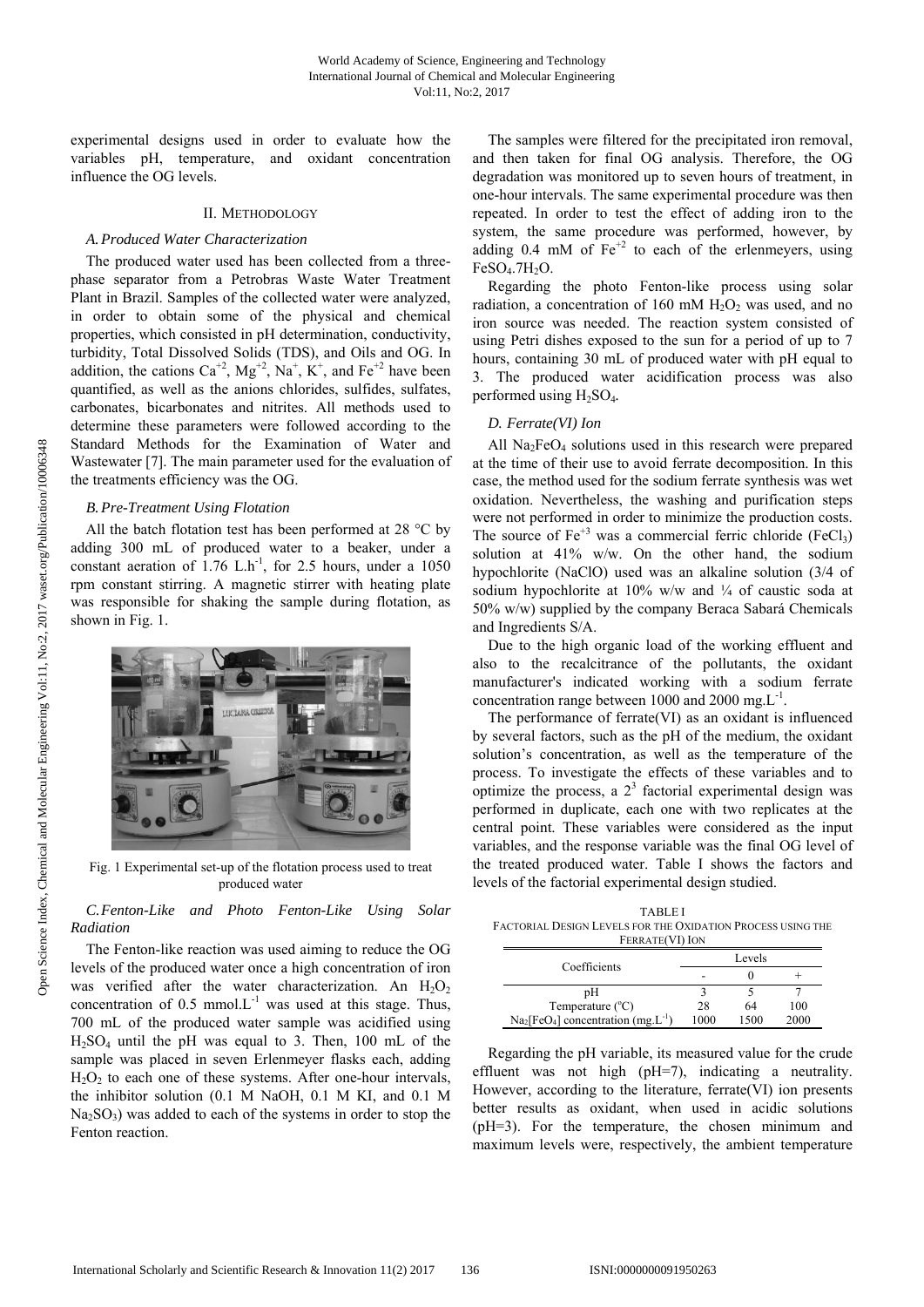(28 °C) and 100 °C, due to technical and economical limitations since this is an easily reached temperature.

All batch oxidation experiments were performed by adding 100 mL of produced water to 125 mL Erlenmeyer flaks, adjusting the pH with  $H_2SO_4$ , as necessary, according to what was required for each experiment. To each of the Erlenmeyer flasks, were added the appropriate quantities of freshly prepared  $Na<sub>2</sub>FeO<sub>4</sub>$ , at the required temperature (all predicted by the experimental design). After 24 hours, all samples were filtered. Then, the final OG levels of each sample, after the water treatment, were analyzed. It is important to note that, for each experiment, a corresponding white test was also performed.

#### III. RESULTS AND DISCUSSION

## *A.Produced Water Characterization*

The results obtained during the characterization of produced water physicochemical parameters are shown in Table II.

## *B.Pre-Treatment via Flotation*

After the flotation experiment has been performed as described above, the corresponding OG value of  $42.7 \text{ mg.L}^{-1}$ was measured after treatment, representing a removal efficiency of approximately 47% of oils and greases. This result can be considered as satisfactory when the simplicity of the process, as well as its cost-effectiveness, is considered. Therefore, it is interesting to evaluate the use of this process as a pre-treatment for the oxidation process in order to reduce the contaminant content of the effluent that is destined to the oxidation treatment since the oxidation process could present higher cost than flotation.

#### *C.Fenton and Fenton-Like Experiments*

The results when the Fenton reaction was used to reduce the OG levels in produced water are shown in Fig. 2. Analyzing the graph, it is possible to notice that the results obtained during the experiments using both Fenton and Fenton-like reactions were quite similar, which indicates there are no advantages in adding iron into the process. In both processes, the OG removal efficiency was around 20%.



Fig. 2 Reduction of the OG levels in the produced water as a function of time

Thus, it is important to notice the need for the use of radiation, in order to increase the efficiency of the process, which was already expected according to the literature [12]- [14].

| <b>TABLE II</b>                                              |          |                           |  |  |
|--------------------------------------------------------------|----------|---------------------------|--|--|
| <b>RESULTS FOR THE CRUDE PRODUCED WATER CHARACTERIZATION</b> |          |                           |  |  |
| Parameters                                                   | Measured | Values according to the   |  |  |
|                                                              | values   | literature                |  |  |
| pH                                                           | 7.01     | $5.2 - 7.4$ [8]           |  |  |
| Conductivity $(mS.cm^{-1})$                                  | 4.1      | 3.702 [9]                 |  |  |
| Turbidity (NTU)                                              | 180      | 204.0 [9]                 |  |  |
| Chlorides $(mg.L^{-1})$                                      | 2100     | $80 - 200000$ [10]        |  |  |
| $TDS$ (mg. $L^{-1}$ )                                        | 3580.00  | 2130 [11]                 |  |  |
| Sulphides $(mg.L^{-1})$                                      | 19.0     | $11.0$ [11]               |  |  |
| Total Hardness of water $(mg.L^{-1})$                        | 750.0    |                           |  |  |
| $Ca^{+2}$ (mg.L <sup>-1</sup> )                              | 150.3    | $13 - 25800$ [10]         |  |  |
| $Mg^{+2} (mg.L^{-1})$                                        | 91.2     | $8 - 6000$ [10]           |  |  |
| $Na^{+}(mg.L^{-1})$                                          | 1240.0   | $132 - 97000$ [10]        |  |  |
| $K^{+}(mg.L^{-1})$                                           | 60.10    | $24 - 4300$ [10]          |  |  |
| $Fe^{+2}$ (mg. L <sup>-1</sup> )                             | 34.5     | $\leq 0.1 - 100$ [10]     |  |  |
| $SO_4^{-2}$ (mg. L <sup>-1</sup> )                           | 259.00   | $2 - 1650$ [10]           |  |  |
| $CO3-2 (mg.L-1)$                                             | 9.6      |                           |  |  |
| $HCO3 (mg.L-1)$                                              | 273.12   | $77 - 3900$ [10]          |  |  |
| $NO2-(mg.L-1)$                                               | 0.09     | $40 - 100$ [9]            |  |  |
| $OG (mg.L^{-1})$                                             | 81.0     | $2 - 565$ [8]; 29.32 [11] |  |  |

# *D.Photo Fenton-Like Experiments*

For the photo-Fenton-like process using solar radiation, the results shown in Fig. 3, indicated that at the end of the 7-hour treatment, the OG level was 16.33 mg. $L^{-1}$ , which represents an OG removal percentage of approximately 80.5% for this process.



Fig. 3 OG reduction in produced water as a function of the reaction time

Based on the results already discussed, it was decided to evaluate the use of flotation as a pre-treatment only for the photo-Fenton reaction using solar radiation. This choice can be justified by the fact that this process presented the best results among the Fenton/photo Fenton experiments performed in the present work. Thus, when photo-Fenton-like reaction was used after flotation, as the second stage for produced water treatment, a final OG level of  $8.7 \text{ mg} \cdot \text{L}^{-1}$  was obtained, which therefore indicates an overall OG removal efficiency of approximately 89%.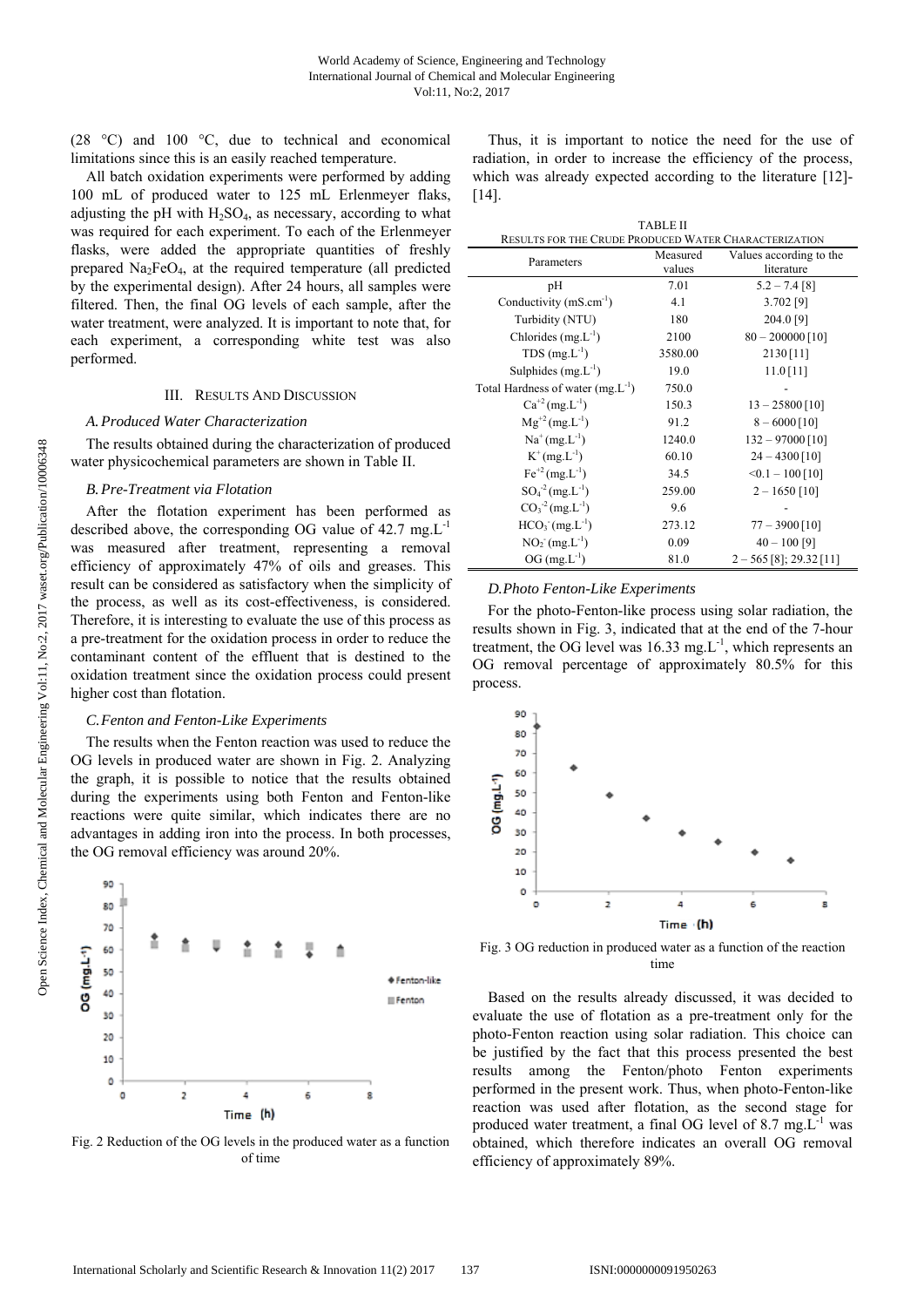*E.Ferrate(VI) Ion: Evaluating the Influence of pH, Temperature and Oxidant Concentration on the Oxidation Process* 

STATISTICA for Windows version 7.0 software was used to evaluate the experimental data obtained in the factorial experimental design. The results obtained for each corresponding experimental design experiment are presented in the Appendix in Table IV.

Analyzing Table IV, it can be observed that higher efficiency in the reduction of the oils and greases by the oxidation using the ferrate(VI) ion, was obtained in the experiment with pH at its lower level and the variables temperature and concentration at their higher levels, which corresponds to a final OG of  $3.42 \text{ mg.L}^{-1}$ , and an average OG removal efficiency of 95.78%. However, when comparing this result with the experiment in which pH and concentration were maintained at the same levels, but the temperature was at its lowest level, an OG removal efficiency of 94.23% was observed. Then, it can be stated that in economic terms, it could be more feasible to work at 28 °C. Therefore, the experiment with pH and temperature at its lower levels (pH=3 and T=28  $^{\circ}$ C) and concentration at its upper level (C=2000  $mg.L^{-1}$ ) will be considered as the optimal point.



Fig. 4 Pareto diagram representing the effects estimation caused by pH, temperature and  $Na<sub>2</sub>[FeO<sub>4</sub>]$  concentration, and its interactions in the treatment of produced water using the ferrate ion(VI) as oxidant, for a linear adjustment



Fig. 5 Predicted values in the produced water treatment vs. residual values

From the data shown in Table IV, it was evaluated the possibility of a linear correlation between the process variables within the studied range. Fig. 4 presents the Pareto Diagram, which shows the main effects estimation for the main variables, as well as the corresponding interaction effects. In this graph, the variables whose rectangles are after the vertical line are those with significant effects at 95% confidence. Thus, it is easy to observe that all the three variables isolated presented significant effects on the wastewater OG removal. It can be also noticed that combined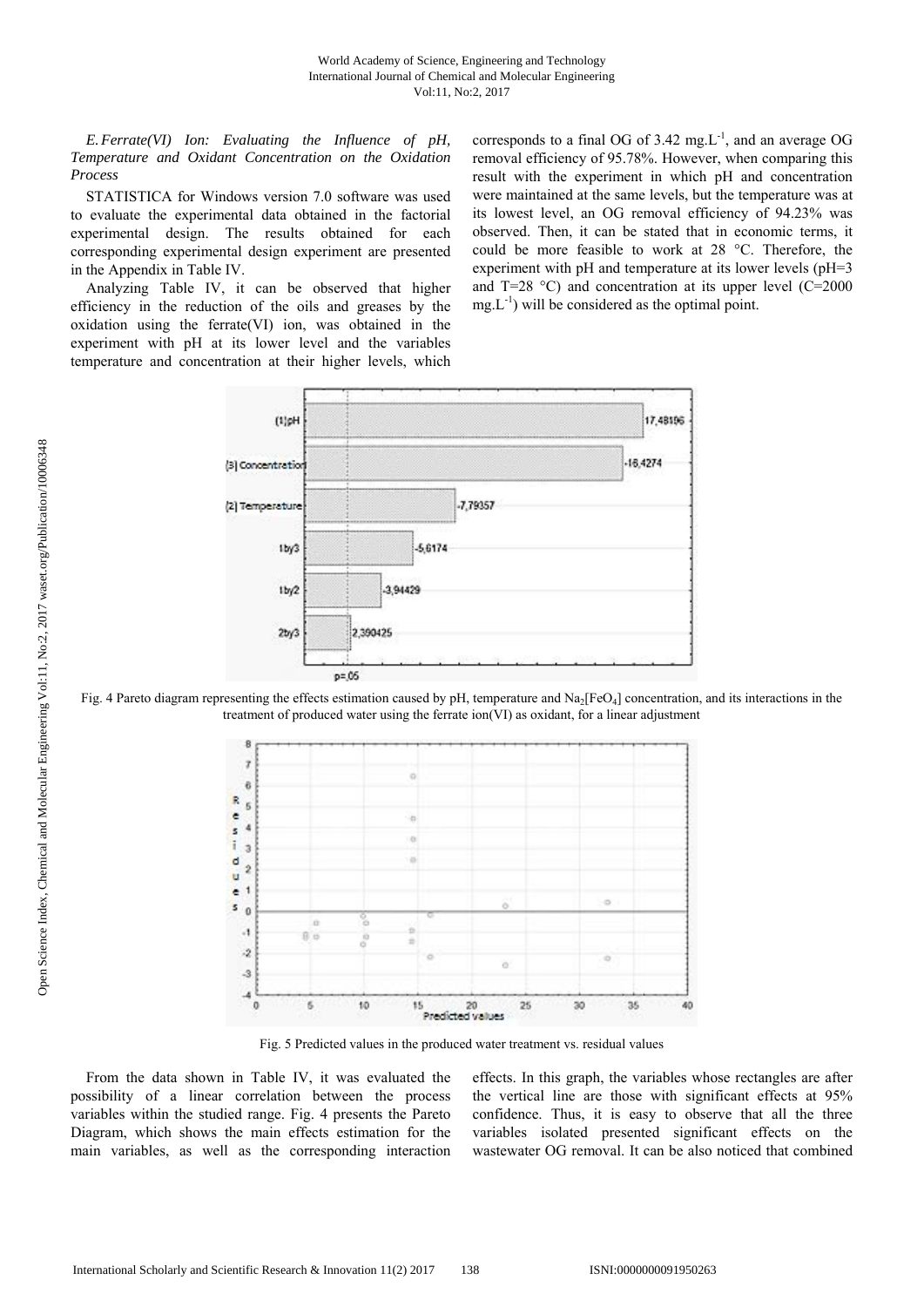action between the variables also have statistical significance. Their adjustments were discussed through Analysis of Variance (ANOVA), according to Table III, together with the evaluation of residues graphs, Figs. 5 and 6.

Analyzing Table III, it can be seen that regression shows 96.13% of the variance around the mean, of a maximum percentage of 98.53% that could be explained. Therefore, 2.4% of the variance around the mean cannot be explained due to the model lack of fitting, at 95% confidence.

The F-test has been done in order to assess whether the regression model is statistically significant. As the calculated value, equal to 25.06, was much higher than the tabulated value, F6.13=2.98 at 95% confidence, then the null hypothesis can be rejected, and the regression equation is statistically significant [15]. However, it is also important to evaluate the fit quality of model.

Observing Fig. 4, it can be seen that most of the residues are settled far from the zero-centered average, indicating a possible lack of fit for the chosen model. In addition, Fig. 5 shows the experimental values versus the predicted values, and that also indicates the model's lack of fit since several points are outside the line. Faced with this evidence, a new F test was performed to confirm the lack of fit. Using the data in Table III, the calculated value equal to 24.29 is much higher than the tabulated value, F2.11=3.98, at 95% confidence, which confirms the lack of fit. Thus, an option to eliminate the lack of adjustment, is to add a quadratic term. The adjustment of a quadratic model, however, generates an equation with higher number of parameters, which consequently requires a greater number of levels. The data required for the quadratic model adjustment can be obtained through the factorial design expansion.



Fig. 6 Observed values vs predicted values by the linear model in the treatment of the production water using ferrate(VI) ion

| ANOVA FOR THE LINEAR MODEL ADJUSTMENT |                  |                          |                      |                        |                                   |  |
|---------------------------------------|------------------|--------------------------|----------------------|------------------------|-----------------------------------|--|
| Variation<br>source                   | Ouadratic<br>sum | Degrees<br>of<br>freedom | Quadratic<br>average | Explained<br>variation | Maximum<br>explained<br>variation |  |
| Regression                            | 1240.598         | 6                        | 206.7663             | 96.13%                 | 98.53%                            |  |
| Residue                               | 107.273          | 13                       | 8.251769             |                        |                                   |  |
| Lack of<br>adjustment                 | 87.468           | 2                        | 43.73415             |                        |                                   |  |
| Pure error                            | 19.805           | 11                       | 1.800459             |                        |                                   |  |
| Overall                               | 1290.55          | 19                       |                      |                        |                                   |  |

TABLE III

As in this research, there are economical limitations regarding reducing the pH to values below 3, and also for increasing the sodium ferrate(VI) concentration to values higher than 2000 mg. $L^{-1}$ , so it was decided to perform facecentered planning only by adding new points within the studied range. Therefore, the realization of more experiments should provide results which will allow the adjustment to a quadratic model, predicting, within the studied range, the OG value according to the studied variables. Nevertheless, as already discussed, the data already obtained by the factorial design indicate as optimal point the experiment with pH and temperature at its lower levels ( $pH = 3$  and  $T = 28$  °C) and sodium ferrate concentration at its upper level  $(C = 2000$ mg. $L^{-1}$ ), resulting in an average final OG level equals to 4.67 mg.L-1, representing an overall OG removal efficiency of 94.23%, even without using the proposed pre-treatment.

#### IV. CONCLUSION

The flotation process used as a pre-treatment for produced water resulted in an OG reduction of approximately 47%. Both Fenton and Fenton-like reactions did not show a satisfactory OG reduction (both around 20%), as expected, indicating that photo-Fenton processes using solar radiation would possibly show better results. Thus, using photo-Fentonlike process with solar radiation, by the end of the seven-hour treatment, the OG removal percentage obtained was approximately 80.5%. In addition, it was found that the combination of flotation and photo Fenton-like using solar radiation achieved an overall OG removal efficiency of approximately 89%.

With respect to produced water treatment using sodium ferrate, the results indicated a large influence of Ph, as well as  $Na<sub>2</sub>$  [FeO<sub>4</sub>] concentration in the medium, while the observed effect of temperature was not significant. Due to the discrete